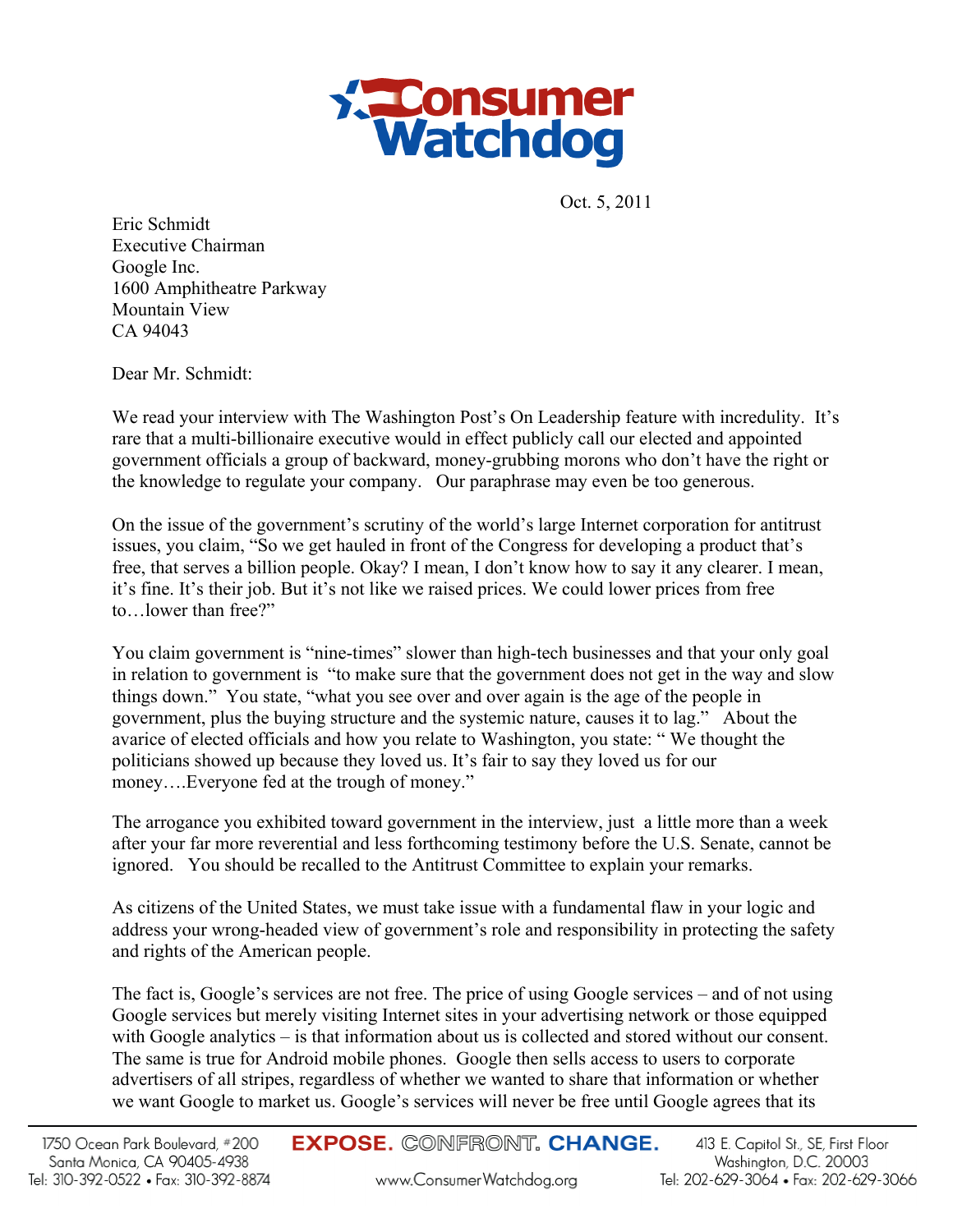users have the right to choose not to give up their personal information as the cost of using those services, visiting the Internet or activating their mobile phones.

When Google finally respects the "Do Not Track Me" signal sent by the other three major Internet browsers, and when Google's Chrome browser offers a "Do Not Track Me" option that is respected by Google, then you can argue Google's services are free. Until then, there should be little doubt that Google users' information is Google's true product, and the price it gets from advertisers for access to us is 96% of its total revenue – advertising income.

In respect to your view of government, while you may believe it moves nine times slower than your engineers, its job is to conserve the values at the bedrock of our nation – personal freedom, the pursuit of happiness, privacy, etc. The fact is Google engineers move so quickly that they disregard our ethical customs, rules of law and personal freedoms like privacy.

**Exhibit A:** Google's Street View cars collected personal data from hundreds of millions of private Wi-Fi networks around the world, under a technology Google tried to patent, even though you have claimed the gathering of such information was inadvertent. This is the largest wiretapping scandal in world history. Google engineers moved TOO quickly.

**Exhibit B:** Google paid half a billion dollars to settle criminal charges of advertising counterfeit drugs and illegal websites. The U.S. Attorney who handled the case said there was no question that Google's founder and current CEO Larry Page knew that Google was making money this way. We recently asked the Federal Trade Commission to probe deceptive and predatory mortgage modification and other lending advertisements offered by Google under the belief that Page knows about these too and Google moved TOO quickly.

**Exhibit C:** Google's proposed book settlement with publishers to sell off the copyright rights of orphaned works holders and monopolize the resulting digital book library. The courts and Justice Department stopped Google from moving TOO quickly to run over the rights and privileges of authors.

The job of government is to protect its citizens. When necessary that job is to slow companies like Google down when they violate the law, or in time for legal protection to catch up with these norms when new technologies threaten ethical customs like personal privacy.

Your arrogant remarks represent a stunning disdain for our Constitution and democracy. Government may not work as well as any of us like, but it is the only force in our system to take on the aristocracy of corporate wealth and privilege. How ironic it is that a company whose motto is "Don't Be Evil" would have an executive chairman whose words so clearly embody the evil that one of our most esteemed founders, Thomas Jefferson, saw as the great evil. In one of his most enduring statements Jefferson envisioned democracy as a tool to end the tyranny of corporate wealth: "I hope we shall crush in its infancy the aristocracy of monied corporations which dare already to challenge our government to a trial by strength, and bid defiance to the laws of our country."

Now that we know with whom you stand and what you stand against, it shall be much easier for all us to measure our response to Google's actions and your motives.

Are you prepared to return to Congress to offer this analysis directly to senators and representatives?